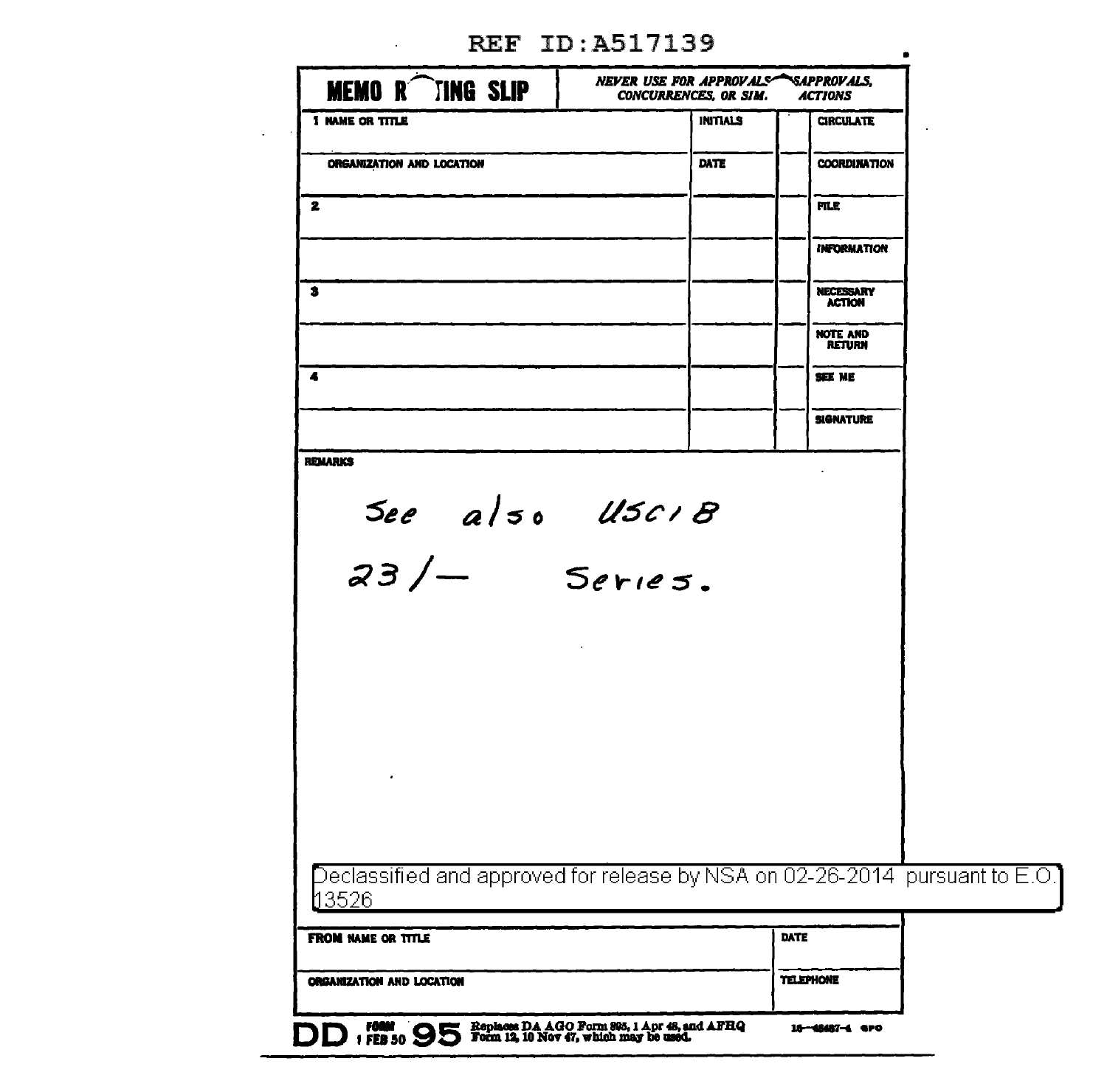USCIB:  $14/318$ 

Top of beinger

20

25 August 1953

**SECRET** SECURITY INFORMATION

MEMORANDUM FOR THE MEMBERS OF USCIB:

Allied (NATO) Communications Security. Subject:

**REF ID: A517139** 

*ECRET* 

SECURITY INFORMATION

The enclosure is forwarded for information.

**LOR** 

Saptain, U.S. Navy Executive Secretary, USCIB

Enclosure  $S_{\rm ccy}.$ ∴to Exec. Secy. USCIB dtd 12 Aug 1953.

> $EO$  3.3(h)(2) PL 86-36/50 USC 3605

REPRODUCTION OF THIS DOCUMENT IN WHOLE OR PART IS PROHIBITED EXCEPT WITH PERMISSION OF THE ISSUING OFFICE.

USCIB:  $14/318$ 

**SECRET**